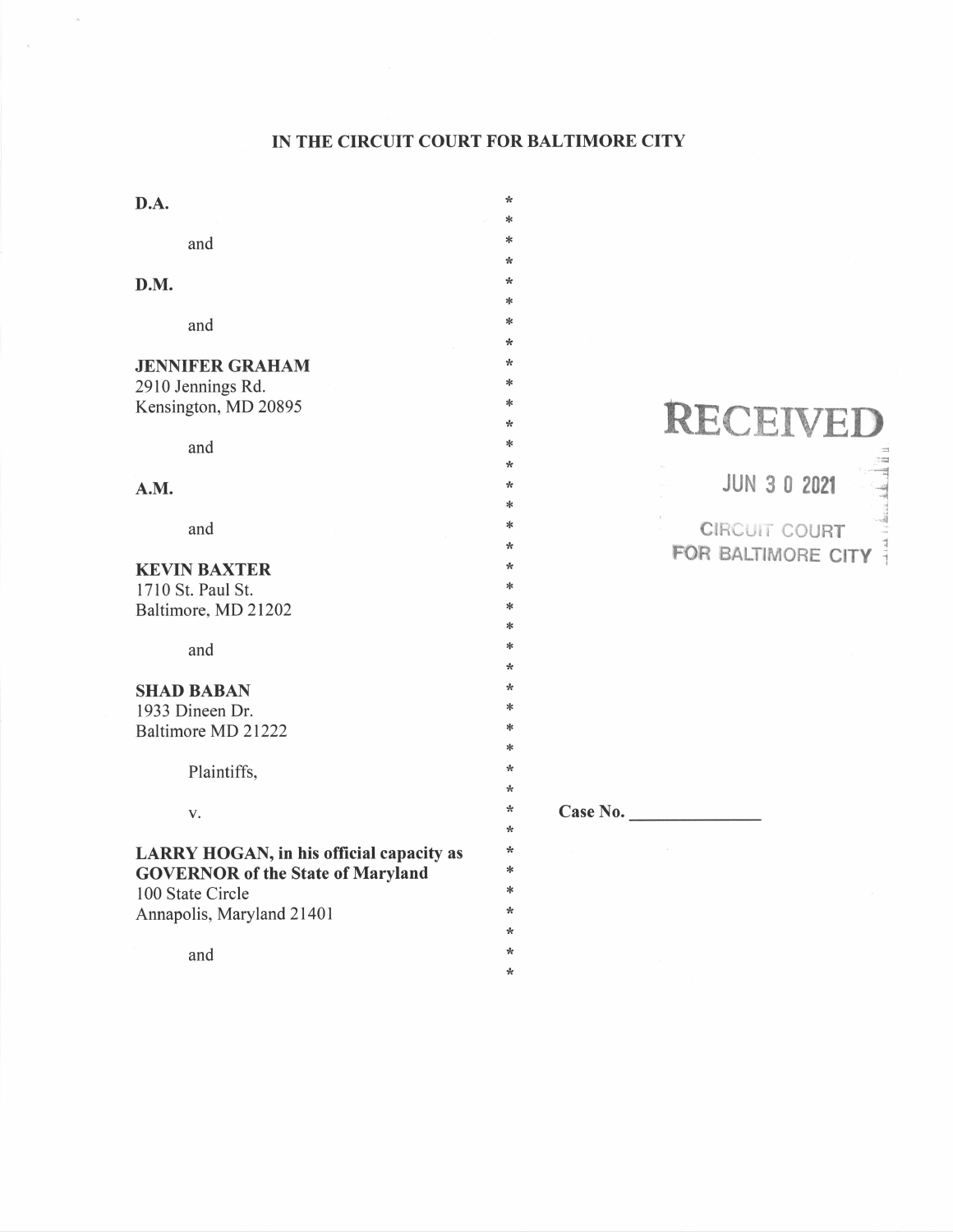|                                                                     |             |         |         | <b>TIFFANY ROBINSON, in her official</b> |         |         | $\ast$<br>* |         |         |         |         |         |         |
|---------------------------------------------------------------------|-------------|---------|---------|------------------------------------------|---------|---------|-------------|---------|---------|---------|---------|---------|---------|
| capacity as Secretary of the<br><b>Maryland Department of Labor</b> |             |         |         |                                          |         |         | *           |         |         |         |         |         |         |
| 500 North Calvert Street, Suite 401                                 |             |         |         |                                          |         |         | *           |         |         |         |         |         |         |
| Baltimore, Maryland 21202                                           |             |         |         |                                          |         |         | $\ast$      |         |         |         |         |         |         |
|                                                                     |             |         |         |                                          |         |         | *           |         |         |         |         |         |         |
|                                                                     |             |         |         |                                          |         |         | $\star$     |         |         |         |         |         |         |
|                                                                     | Defendants. |         |         |                                          |         |         | $\star$     |         |         |         |         |         |         |
|                                                                     |             |         |         |                                          |         |         | $\star$     |         |         |         |         |         |         |
| ÷                                                                   | $\star$     | $\star$ | $\star$ | $\star$                                  | $\star$ | $\star$ | $\star$     | $\star$ | $\star$ | $\star$ | $\star$ | $\star$ | $\star$ |

#### **COMPLAINT**

Plaintiffs D.A, D.M., Jennifer Graham, A.M., Kevin Baxter, and Shad Baban ("Plaintiffs"), by their undersigned counsel, hereby sue Defendants Governor Larry Hogan ("Governor Hogan") and Maryland Labor Secretary Tiffany Robinson ("Secretary Robinson"), and allege, upon knowledge to themselves and upon information and belief as to all other matters, as follows:

#### **INTRODUCTION**

1. Plaintiffs initiate this action against Governor Hogan and Secretary Robinson for violating statutory and state constitutional obligations regarding unemployment insurance benefits.

2. This action arises out of the State of Maryland's refusal to ensure continued access to federal unemployment benefits offered through the Coronavirus Aid, Relief, and Economic Security ("CARES") Act to over 300,000 Maryland workers, including Plaintiffs.

3. The essential benefits provided by the CARES Act include Pandemic Unemployment Assistance ("PUA"), for workers not otherwise eligible for regular unemployment benefits; Pandemic Emergency Unemployment Compensation ("PEUC"), which extends regular unemployment benefits for workers who have exhausted them; and Federal Pandemic Unemployment Compensation ("FPUC"), which has increased the amount of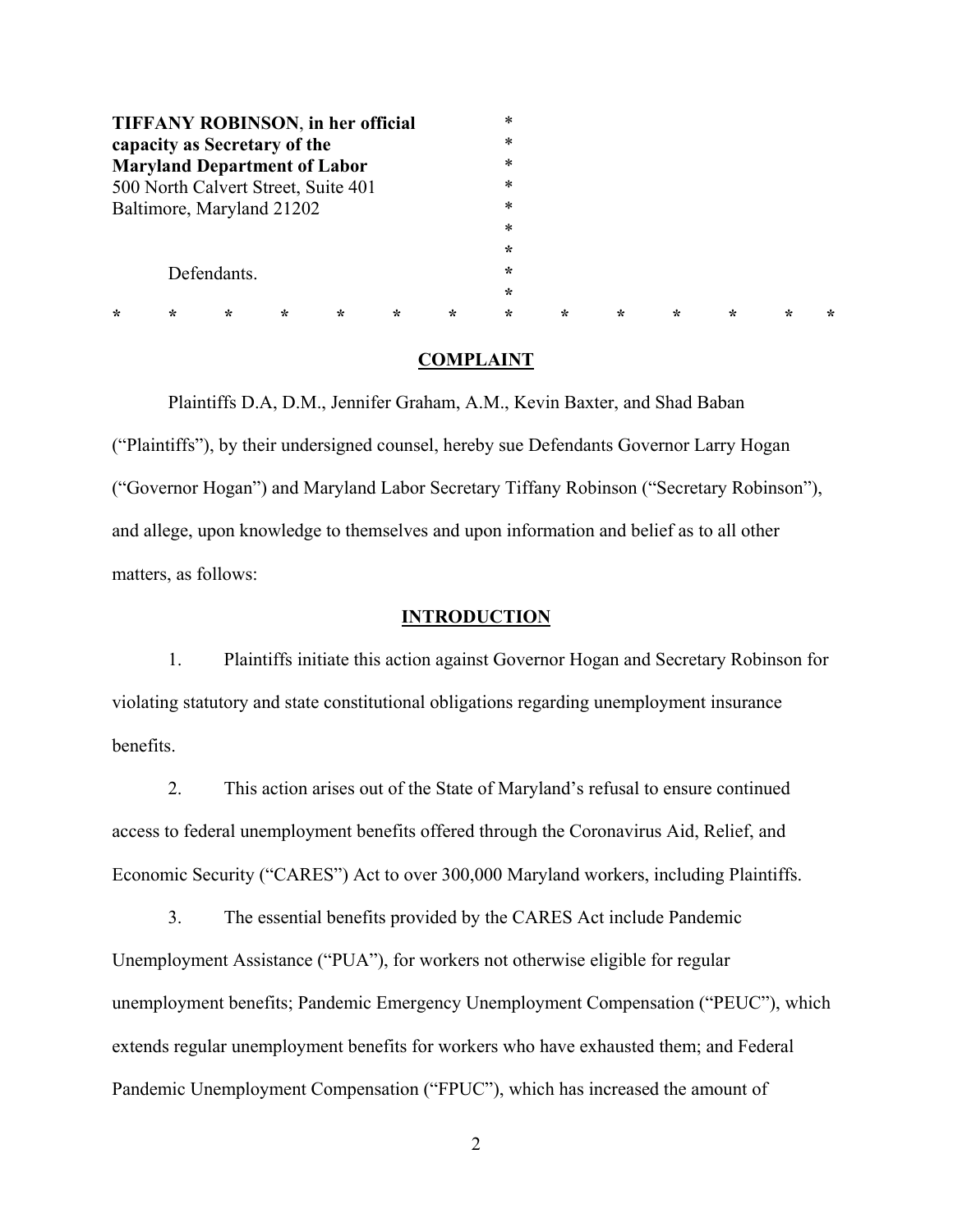unemployment benefits that recipients receive each week. PUA, PEUC, and FPUC are available through September 6, 2021 under federal law.

4. These benefits have served as a vital lifeline for hundreds of thousands of Marylanders during a time of unprecedented economic hardship caused by the COVID-19 pandemic. By terminating the State's administration of these benefits prematurely, the State has violated the General Assembly's clear directive to maximize unemployment benefits available to eligible Maryland residents and violated the Maryland Constitution. With its unlawful action, the State is unnecessarily and prematurely cutting a lifeline for struggling Marylanders and risks plunging tens of thousands of Maryland citizens into housing instability as well as severe emotional and economic crisis. If the Court does not enjoin the State's withdrawal from unemployment benefits offered through the CARES Act, Plaintiffs will suffer immediate, substantial, and irreparable injury.

5. Plaintiffs seek injunctive relief and a declaratory judgment that Defendants' early termination of PUA, PEUC, and FPUC violates Title 8 of the Maryland Labor and Employment Article and Article 24 of the Maryland Declaration of Rights.

#### **JURISDICTION**

6. This Court has jurisdiction over the subject matter of this action pursuant to Md. Code Ann., Cts. & Jud. Proc. §§ 1-501, 3-403, and 3-8B-01.

7. This Court has jurisdiction over Defendants Governor Hogan and Secretary Robinson pursuant to Md. Code. Ann., Cts. & Jud. Proc. § 6-102 as they regularly conduct business of the State of Maryland and, in particular, in Annapolis and Baltimore City.

8. This Court has venue pursuant to Md. Code. Ann., Cts. & Jud. Proc. § 6-201.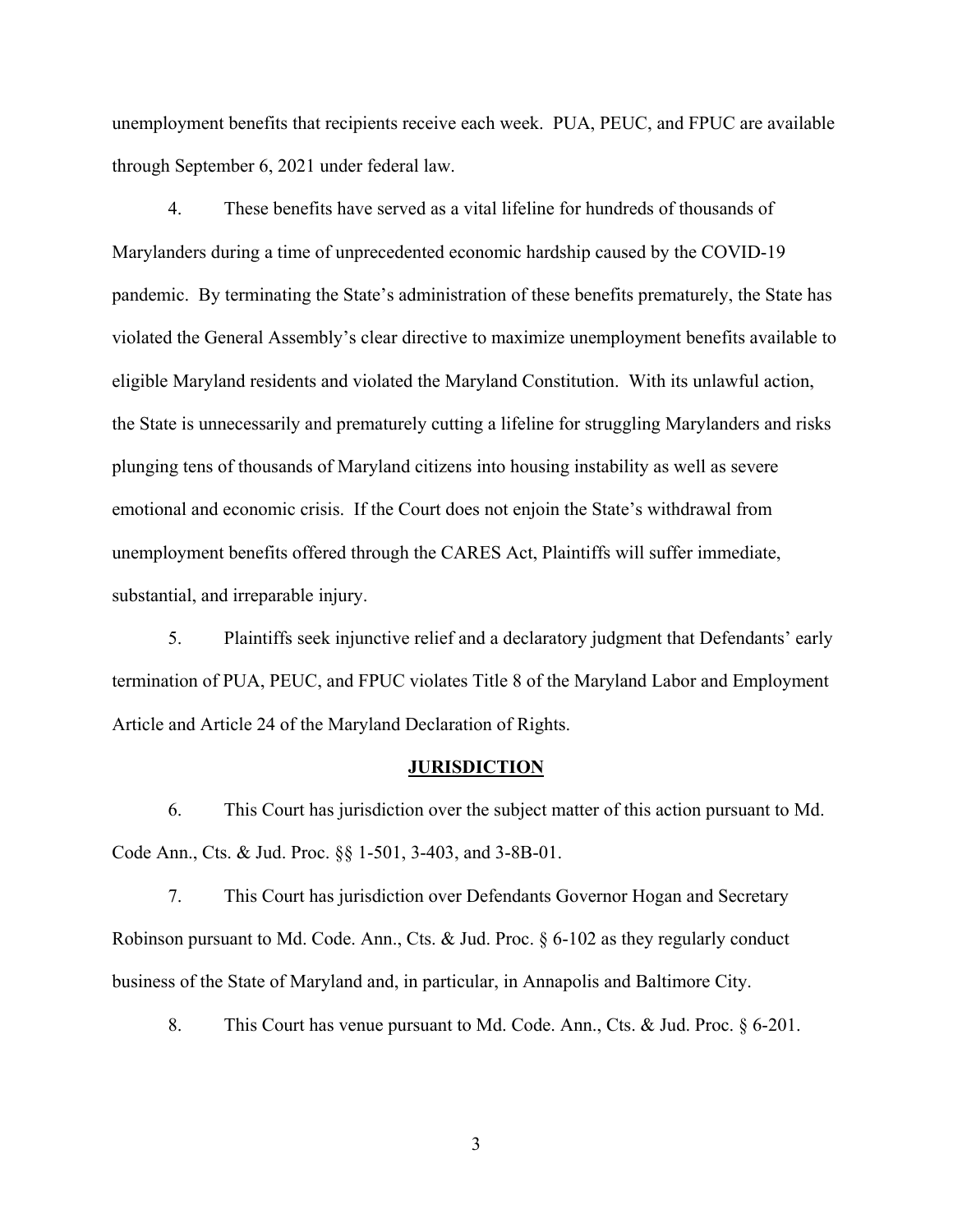#### **PARTIES**

9. Plaintiff  $D.A.^1$  is a resident of Baltimore City, Maryland.

10. D.A. worked as a chef for two years before being laid off in March 2020 due to the COVID-19 pandemic.

11. D.A. currently receives \$389 per week in PEUC (Pandemic Emergency Unemployment Compensation) and \$300 in FPUC (Federal Pandemic Unemployment Compensation), which she uses for housing and necessities for her and her family.

12. Despite searching for suitable and stable work, D.A. only found one temporary position that expired in January of 2021, and she currently stands to lose all benefits after the week ending July 3, 2021.

13. Without the federal coronavirus unemployment benefits, D.A. and her family will likely lose their home and be forced to live in an overcrowded situation with relatives until D.A. can find suitable work.

14. D.A. has submitted an affidavit swearing to the allegations set forth in paragraphs 9 through 13.

15. Plaintiff D.M. is a resident of Baltimore City, Maryland.

16. D.M. is a freelance production worker who worked on media production sets before the COVID-19 pandemic. He currently receives \$300 per week in FPUC, and \$243 in PUA (Pandemic Unemployment Assistance), which he uses to pay for his housing, food, cell phone and other expenses.

 $\overline{1}$ <sup>1</sup> Three plaintiffs, D.A., D.M. and A.M., are identified by initials only to "protect  $[]$  from harassment, injury, ridicule or personal embarrassment." Doe v. Shady Grove Adventist Hosp., 89 Md. App. 351, 363-64 (1991) (quoting United States v. Doe, 655 F.2d 920, 922 n. 1 (9th Cir.1980)).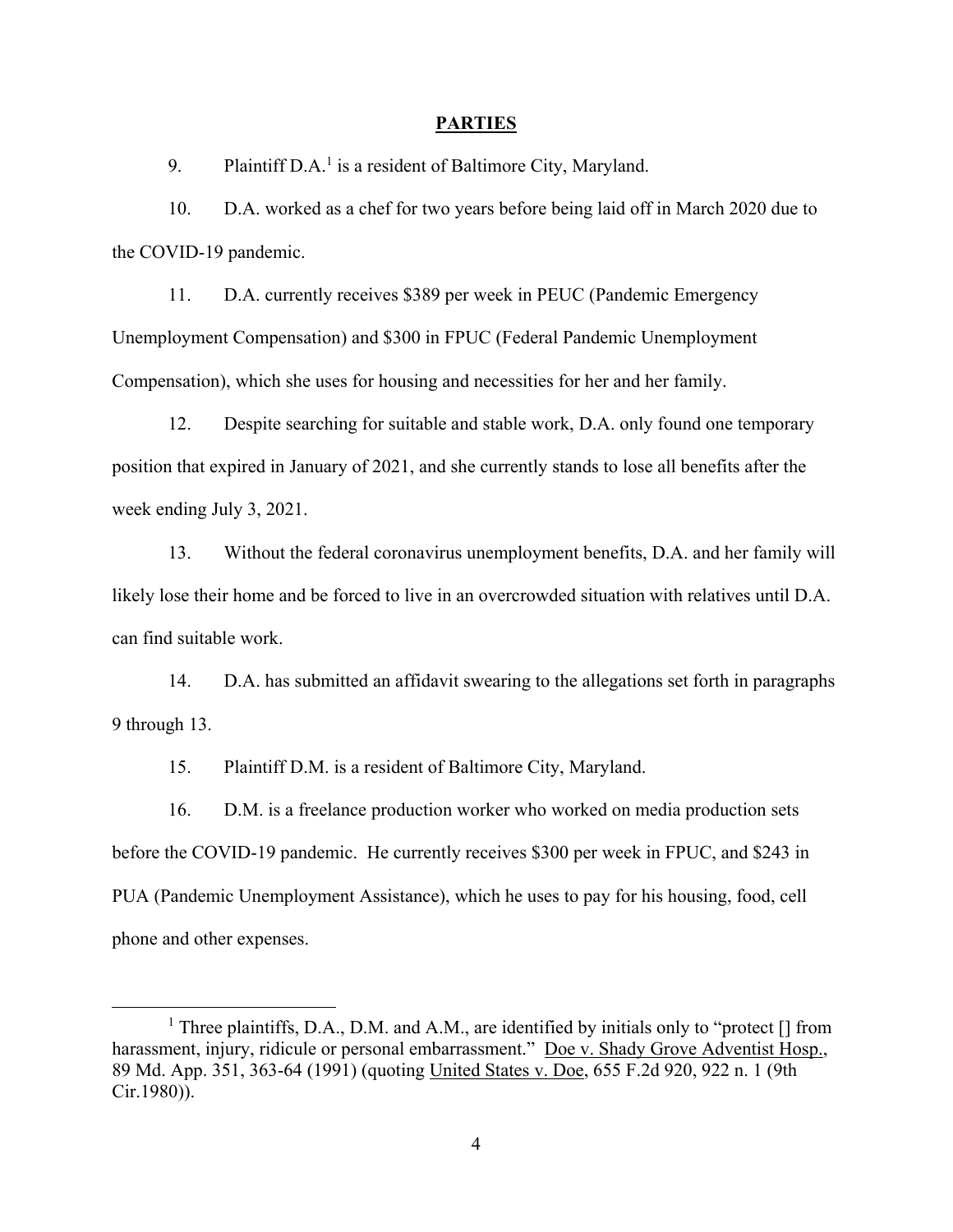17. D.M. has been unable to find production work and currently stands to lose all benefits after the week ending July 3, 2021.

18. Without the federal coronavirus unemployment benefits, D.M. will be unable to cover rent at his sober living house, which is part of his recovery from addiction. He will be forced to find other living arrangements and will be at serious risk of relapse.

19. D.M. has submitted an affidavit swearing to the allegations set forth in paragraphs 15 through 18.

20. Plaintiff Jennifer Graham is a resident of Montgomery County, Maryland.

21. Plaintiff Graham is a massage therapist who, before the COVID-19 pandemic, practiced massage therapy for 12 years and managed her own practice. She shut down her business due to the pandemic and applied for unemployment insurance for the first time in her life last March of 2020.

22. Ms. Graham receives \$176 per week in PUA and \$300 per week in FPUC, which she used to cover rent and necessities. She was depending on receiving benefits through early September and had budgeted to be able to reopen her business at that time.

23. Ms. Graham stands to lose all benefits after the week ending July 3, 2021.

24. Without the federal coronavirus unemployment benefits, Mr. Graham will likely lose her apartment, and she will suffer from exacerbated post-traumatic stress disorder and clinical depression.

25. Ms. Graham has submitted an affidavit swearing to the allegations set forth in paragraphs 20 through 24.

26. Plaintiff A.M. is a 64 year-old resident of Baltimore City.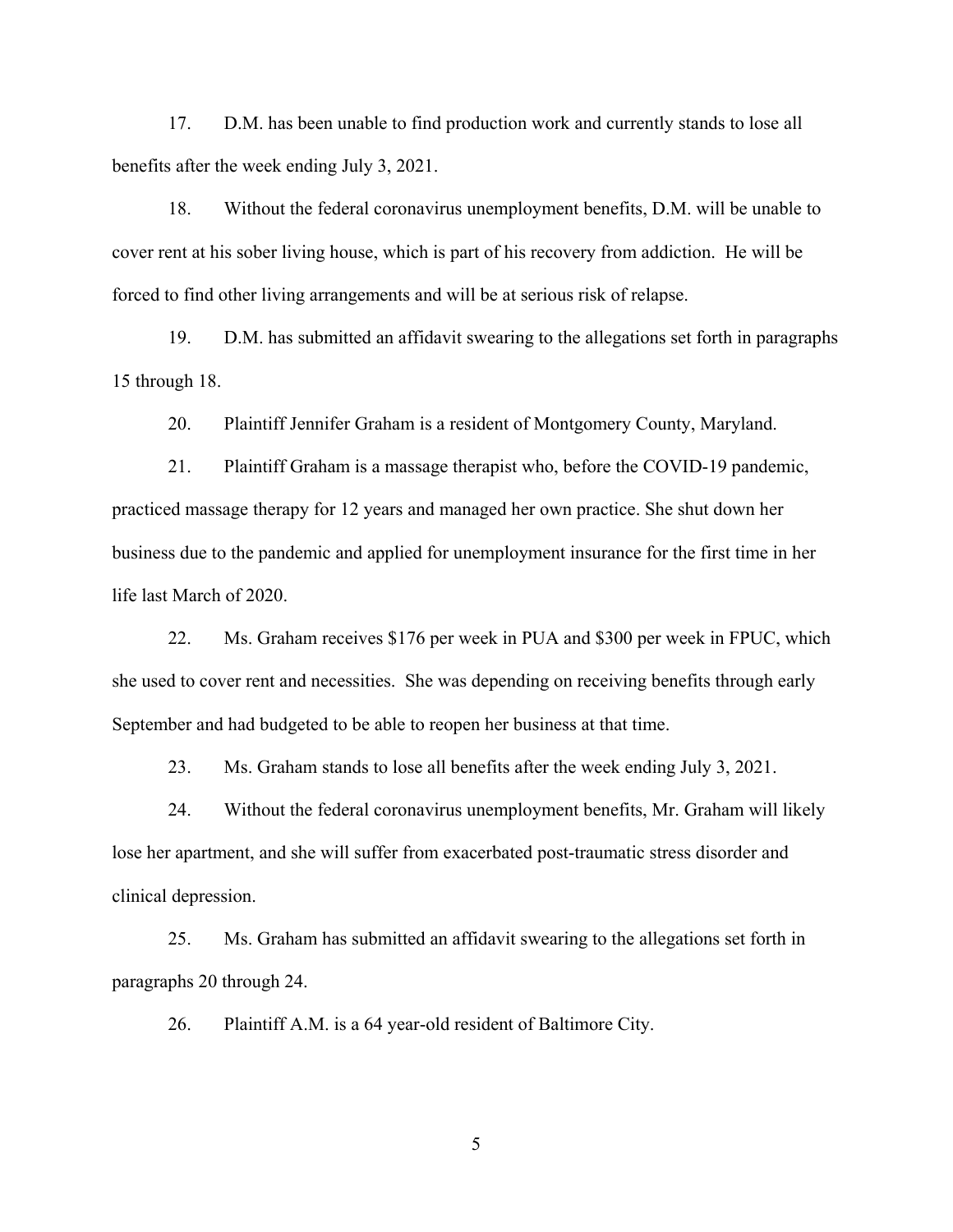27. A.M. worked for forty years as a Dining Room Attendant at Bon Appétit at Johns Hopkins University. He was laid off in May of 2021 when the dining room closed.

28. A.M. currently receives \$430 in regular UI and \$300 in FPUC, which he and his wife use to cover necessities such as their mortgage, food, and necessary medications.

29. A.M. has been unable to find work with comparable pay and benefits, though his employer has indicated he may be rehired later in the summer.

30. A.M. stands to lose his FPUC benefits after the week ending July 3, 2021.

31. Without the federal coronavirus unemployment benefits, A.M. and his wife will be unable to pay their mortgage and may lose the home they have lived in for twenty years. Mr. Mitchell also suffers from diabetes and high blood pressure and will be unable to pay for his prescriptions, which will cause serious health consequences.

32. A.M. has submitted an affidavit swearing to the allegations set forth in paragraphs 26 through 31.

33. Plaintiff Kevin Baxter is a resident of Baltimore City, Maryland.

34. Mr. Baxter worked in a hotel cafeteria for thirteen years before being laid off in March 2020 due to the COVID-19 pandemic.

35. He currently receives \$321 PEUC benefits per week and \$300 in FPUC, which he uses to pay for rent, public transportation, and utilities.

36. Mr. Baxter has been unable to find work of comparable pay and benefits to what he had been earning, and his employer has not yet offered him re-employment. He stands to lose all benefits after the week ending July 3, 2021.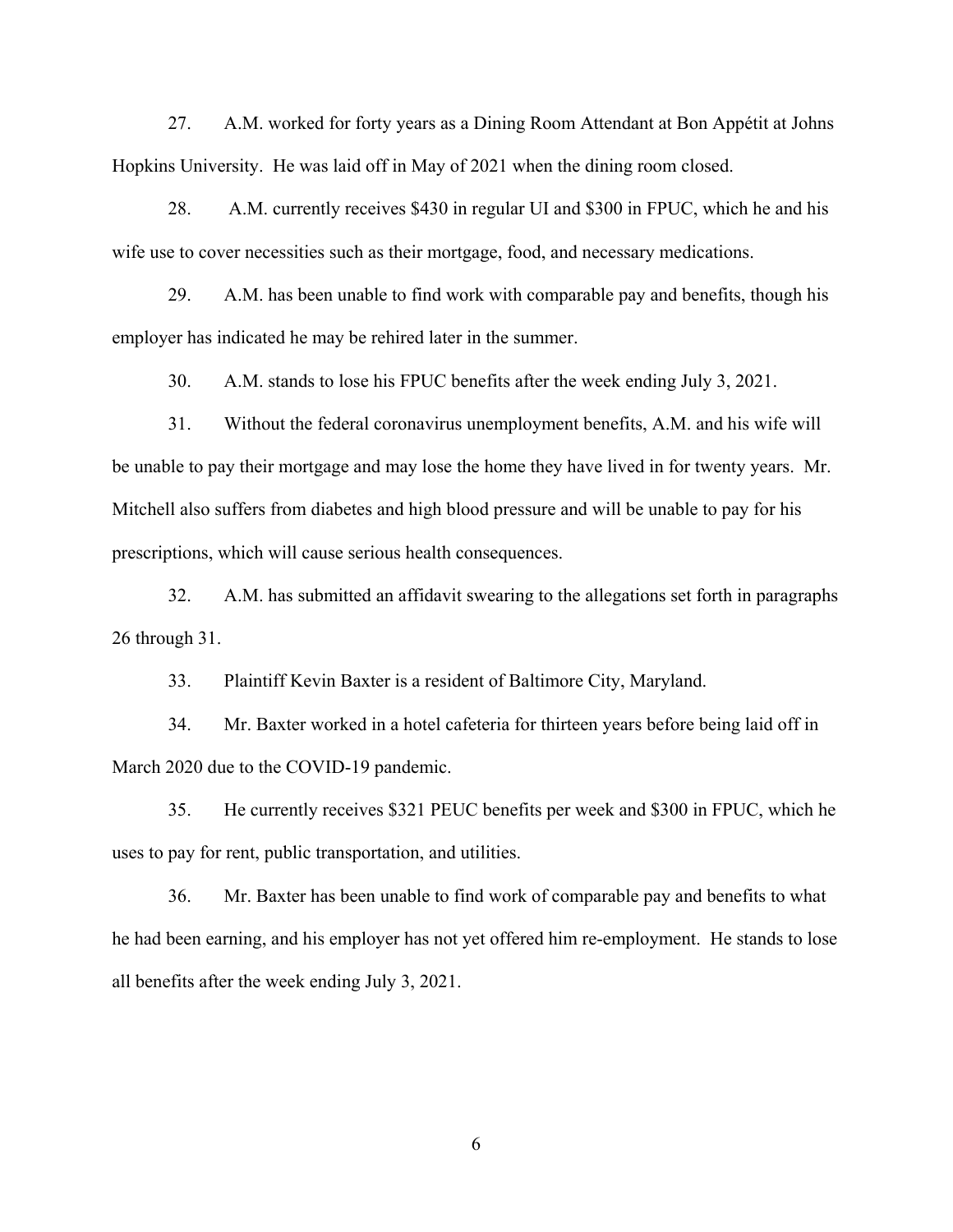37. Without the federal coronavirus unemployment benefits, Mr. Baxter will lose his cell phone and transportation money, making it more difficult to find work, and increasing his feelings of depression and anxiety.

38. Mr. Baxter has submitted an affidavit swearing to the allegations set forth in paragraphs 33 through 37.

39. Plaintiff Shad Baban is a resident of Baltimore County, Maryland.

40. He was employed as a cook for several years until he was laid off in March of 2020 due to the COVID-19 pandemic. Since exhausting regular unemployment insurance benefits, he has been receiving PEUC.

41. After exhausting his regular unemployment insurance benefits, Mr. Baban now receives PEUC and FPUC of \$514 per week in total, which he uses for rent, food, transportation, and formula for his nine-month-old daughter.

42. Mr. Baban is the sole breadwinner for his family and has been unable to find suitable employment despite actively seeking work. He stands to lose all benefits after the week ending July 3, 2021.

43. Without the federal coronavirus unemployment benefits, Mr. Baban and his family will lose their home and car, making it more difficult for him to find employment. Mr. Baban suffers anxiety and insomnia as a result of the decision to terminate federal benefits early.

44. Mr. Baban has submitted an affidavit swearing to the allegations set forth in paragraphs 39 through 43.

45. Defendant Larry Hogan is being sued in his official capacity as Governor of the State of Maryland. Governor Hogan maintains a place of business at 100 State Circle, Annapolis, Maryland 21401.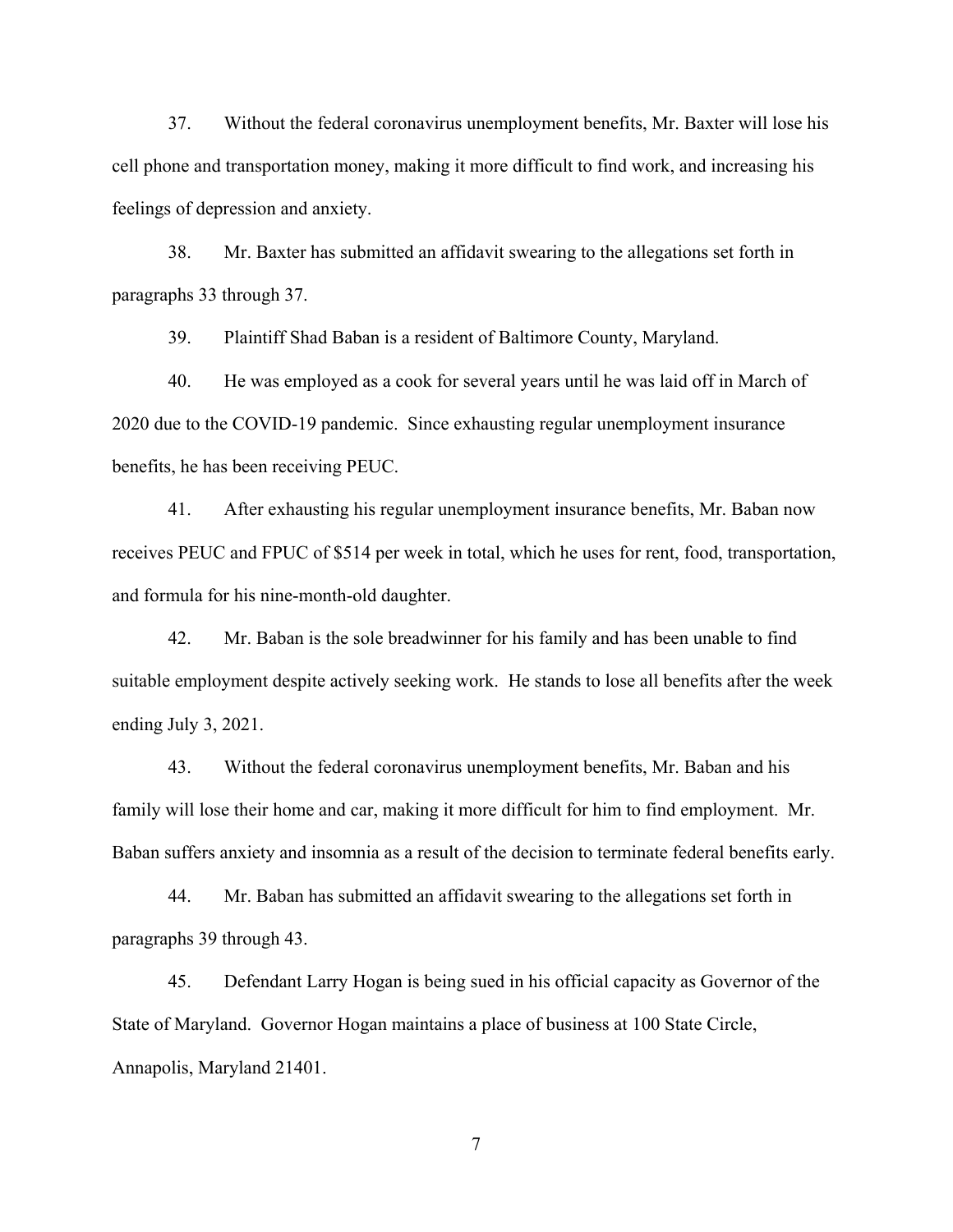46. Defendant Tiffany Robinson is Secretary of the Maryland Department of Labor, and she is named in her official capacity. Secretary Robinson maintains a place of business at 500 North Calvert Street, Baltimore, Maryland 21202.

### **STATEMENT OF FACTS**

### **Maryland's Participation in CARES Act Federal Unemployment Benefits**

47. Since March of 2020, the United States has experienced an unprecedented public health crisis due to the COVID-19 pandemic. The pandemic resulted in mass layoffs and business closures across the United States and the State of Maryland.

48. As a result of the pandemic, unemployment in the United States reached its highest level since the Great Depression.<sup>2</sup>

49. As a response to the economic effects of the pandemic, Congress passed the

Coronavirus Aid, Relief, and Economic Security ("CARES") Act, which was signed into law on

March 27, 2020. This law is codified as 15 U.S.C. § 9001, *et seq.*

50. The CARES Act temporarily enhances unemployment insurance ("UI") payments by establishing the following benefits:

 $\overline{\phantom{a}}$  2  $2$  See U.S. Bureau of Labor Statistics, Seasonally Adjusted Unemployment Rate Data https://data.bls.gov/timeseries/LNS14000000?years\_option=all\_years (last visited June 29, 2021) (unemployment rate of 14.8% for April 2020, the highest of any year for which the Bureau reports seasonally adjusted unemployment data); Kimberly Amadeo, Unemployment Rate by Year Since 1929 Compared to Inflation and GDP, The Balance, https://www.thebalance.com/unemployment-rate-by-year-3305506 (March 16, 2021) (citing Bureau of Labor Statistics, Labor Force, Employment, and Unemployment, 1929-39: Estimating Methods, Page 2, Table 1, https://www.bls.gov/opub/mlr/1948/article/pdf/labor-forceemployment-and-unemployment-1929-39-estimating-methods.pdf (July 1948)) (Great Depression unemployment rate peaked at 24.9% and has remained below 14% since 1941).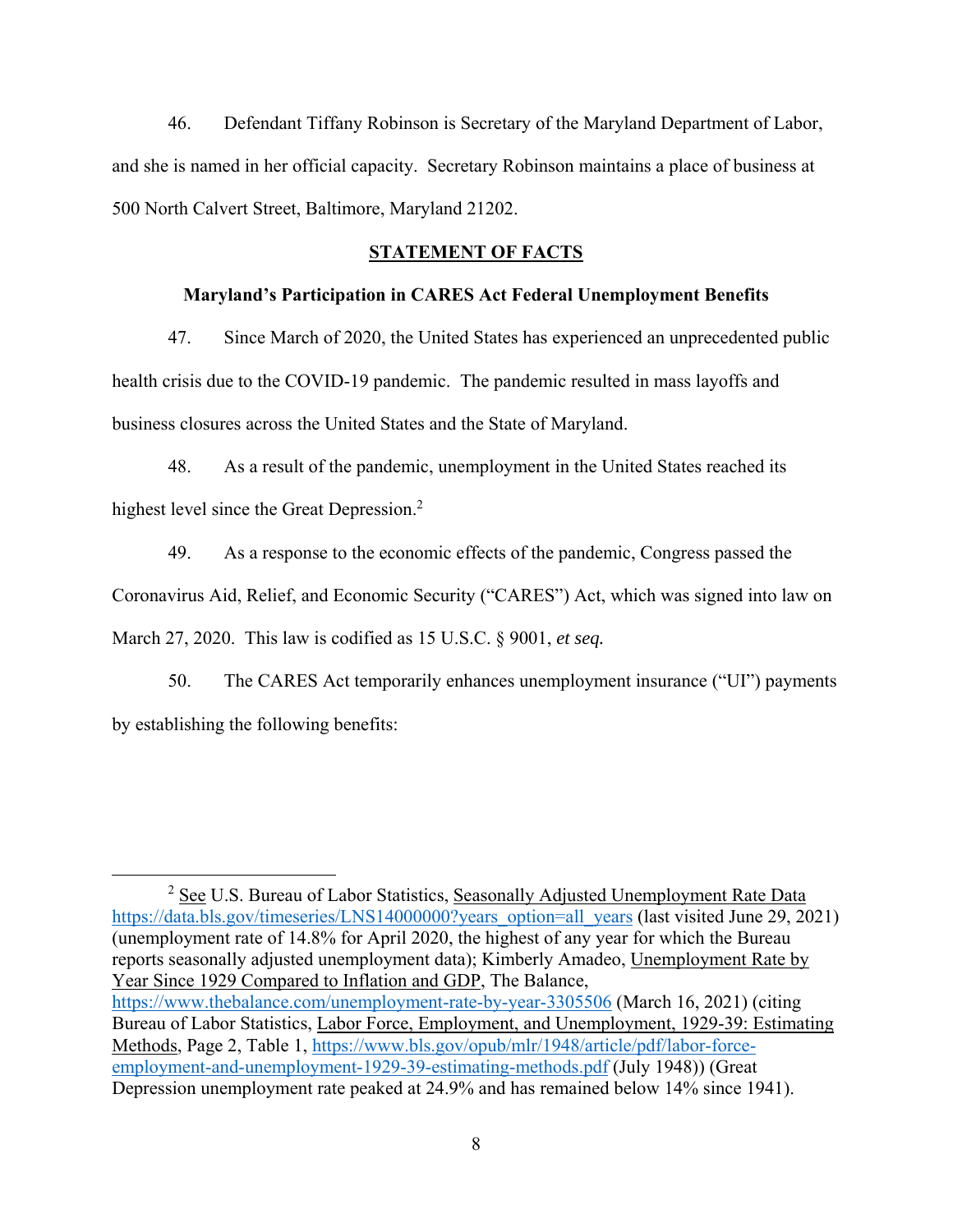a. Pandemic Unemployment Assistance ("PUA") for workers who were not eligible for regular unemployment benefits and whose unemployment was caused by COVID-19.<sup>3</sup>

b. Pandemic Emergency Unemployment Compensation ("PEUC"), which extends regular unemployment compensation benefits ("UI") for workers who had exhausted UI benefits.4

c. Federal Pandemic Unemployment Compensation ("FPUC"), which increased the amount of UI benefits by \$600-per-week from March 27, 2020, through July 31, 2020.5

51. PUA, PEUC, and FPUC are funded by and conferred under 42 U.S.C. §§ 1101, 1104, and 1105.<sup>6</sup>

52. On December 26, 2020, the unemployment provisions in the CARES Act, including PUA and PEUC, were extended through March 14, 2021, by the Continued Assistance for Unemployed Workers Act of 2020 ("CAUWA"). Pub. L. No. 116-260, § 200–01, 206. CAUWA reauthorized FPUC in the amount of \$300 per week, payable from December 26, 2020, through March 14, 2021. Pub. L. No. 116-260, § 203.

 $\overline{\phantom{a}}$  $3$  15 U.S.C.  $8$  9021.

4 15 U.S.C. § 9025.

 $5$  15 U.S.C. § 9023. FPUC is also included in the "weekly benefit amount" under PUA and PEUC. 15 U.S.C. § 9021(d)(1); 15 U.S.C. § 9025(a)(4)(A).

<sup>6</sup> The PUA benefits, including FPUC and administration costs, are funded by 42 U.S.C. §§ 1104(a) and 1105(a). 15 U.S.C. § 9021(g). The PEUC benefits, including FPUC, are funded by 42 U.S.C. §§ 1104(a) and 1105(a), while PEUC administration costs are funded by 42 U.S.C. § 1101(a). 15 U.S.C. § 9025(d).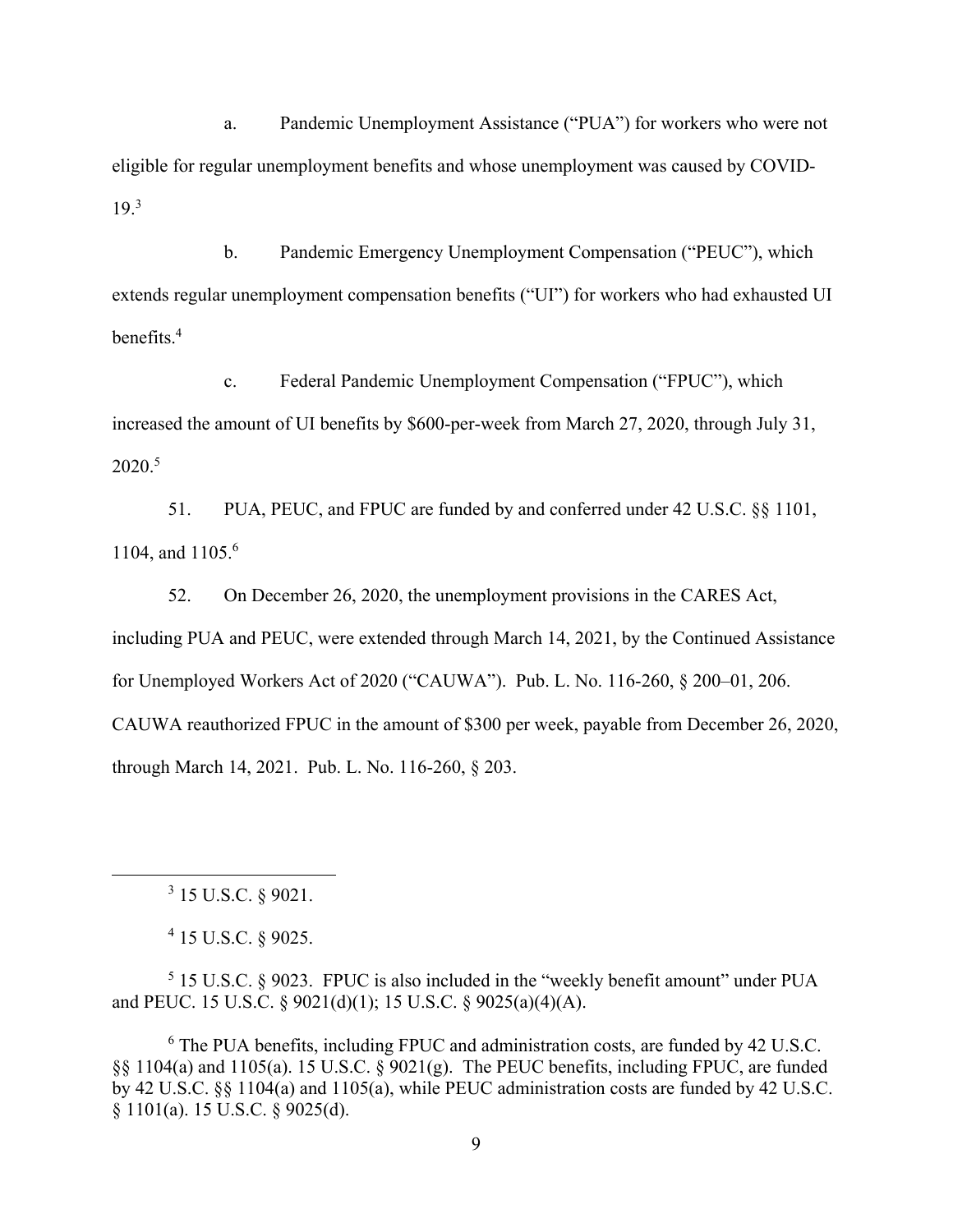53. On March 11, 2021, PUA, PEUC, and FPUC were extended through September 6, 2021, by the American Rescue Plan Act of 2021 ("ARPA"). Pub. L. No. 117-2, § 9011, 9013, 9016.

54. Funds have been appropriated by Congress and are available in the Unemployment Trust Fund to be received by eligible Marylanders through the September 6 expiration of PUA, PEUC, and FPUC.

55. The CARES Act requires the U.S. Secretary of Labor to provide PUA benefits, including FPUC, through agreements with the states. 15 U.S.C. § 9021(b). PEUC benefits, including FPUC, are also administered through agreements between the states and the federal government. 15 U.S.C. §§ 9023(a), 9025(a).

56. On March 28, 2020, one day after the CARES Act became law, the Maryland Department of Labor entered into an agreement with the U.S. Department of Labor on behalf of the State of Maryland, accepting all PUA, PEUC, and FPUC benefits for eligible claimants.

57. The Unemployment Insurance Division of the Maryland Department of Labor (the "Division") processes individual claims for unemployment insurance and distributes payment to eligible individuals. Md. Code Ann., Lab. & Empl. §§ 8-302 and 8-901.

58. The Division was and is responsible for distributing federal PUA, PEUC, and FPUC money and processing claims through the BEACON system. The Division encouraged new claimants to enroll through the BEACON online application.

59. Hundreds of thousands of Maryland residents are entitled to receive and have been receiving PUA, PEUC, and FPUC benefits since March 2020.

60. Plaintiff D.A. is eligible for FPUC and PEUC benefits under 15 U.S.C. §§ 9023, 9025.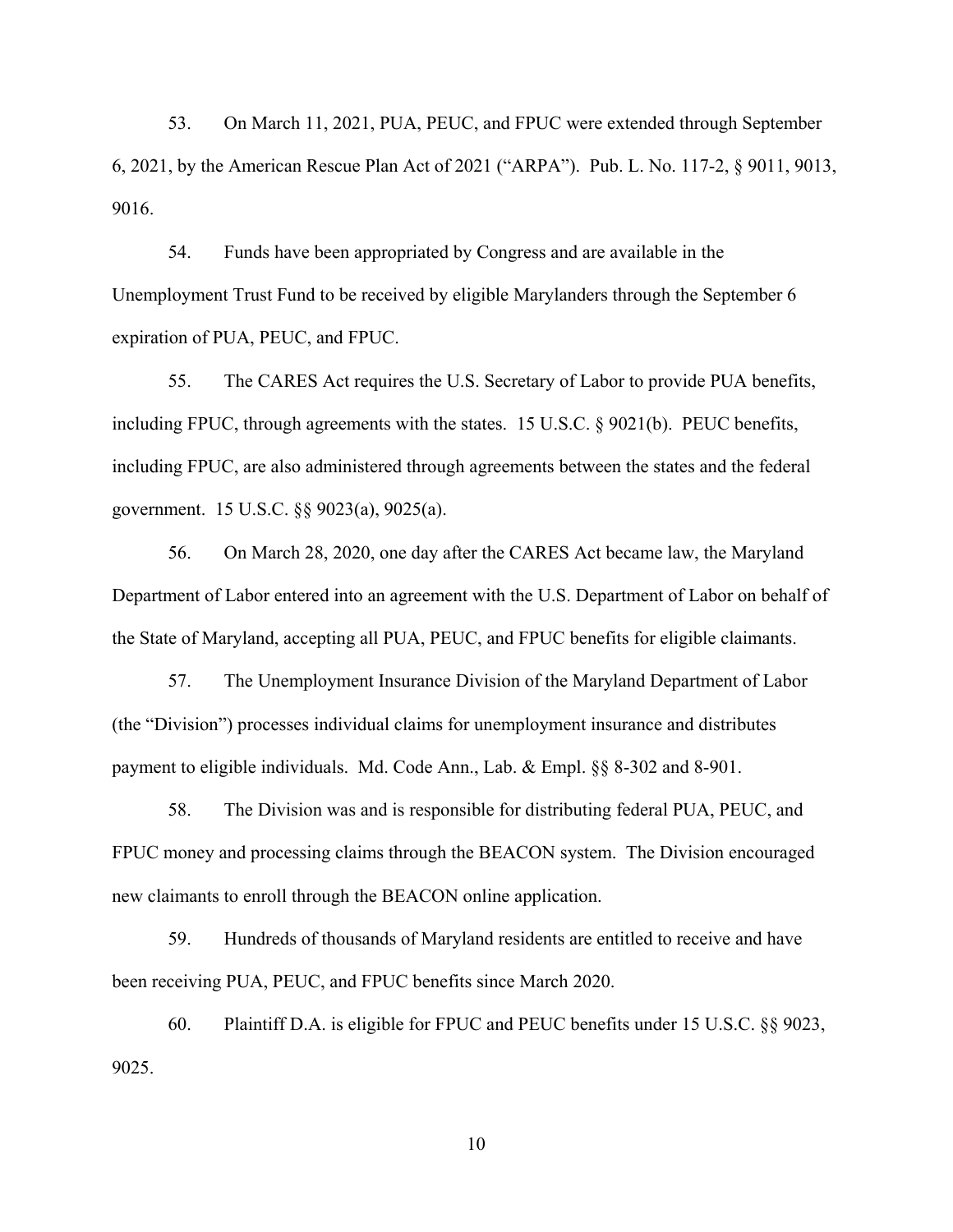61. Plaintiff D.M. is eligible for PUA and FPUC benefits under 15 U.S.C. §§ 9021, 9023.

62. Plaintiff Jennifer Graham is eligible for PUA and FPUC benefits under 15 U.S.C. §§ 9021, 9023.

63. Plaintiff A.M. is eligible for FPUC benefits under 15 U.S.C. § 9023.

64. Plaintiff Kevin Baxter is eligible for FPUC and PEUC benefits under 15 U.S.C. §§ 9023, 9025.

65. Plaintiff Shad Baban is eligible for FPUC and PEUC benefits under 15 U.S.C. §§ 9023, 9025.

## **Defendants Prematurely Terminate Receipt of Federal Unemployment Benefits In Contravention Of Their Statutory and Constitutional Obligations**

66. On June 1, 2021, Governor Hogan notified the U.S. Secretary of Labor that Maryland would be ending its participation in PUA, PEUC, and FPUC benefits on July 3, 2021, more than two months prior to the federal expiration of these benefits.<sup>7</sup> Governor Hogan also announced his decision publicly on June 1, 2021.

67. The decision to end prematurely the receipt of federal benefits contravenes Title 8 of the Maryland Code, Labor and Employment Article ("Title 8"), which governs Maryland's Unemployment Insurance program.

68. In Subtitle 1 to Title 8, the Maryland General Assembly made legislative findings about the grave economic, health, and welfare dangers posed by unemployment, concluding that "economic insecurity due to unemployment is a serious menace to health, morals, and welfare of the people of [Maryland]; involuntary unemployment is a subject of general interest and concern

 $\overline{7}$  $\frac{7}{7}$  The letter also provided notice that Maryland would be ending the State's participation in the Mixed Earners Unemployment Compensation ("MEUC") benefits program.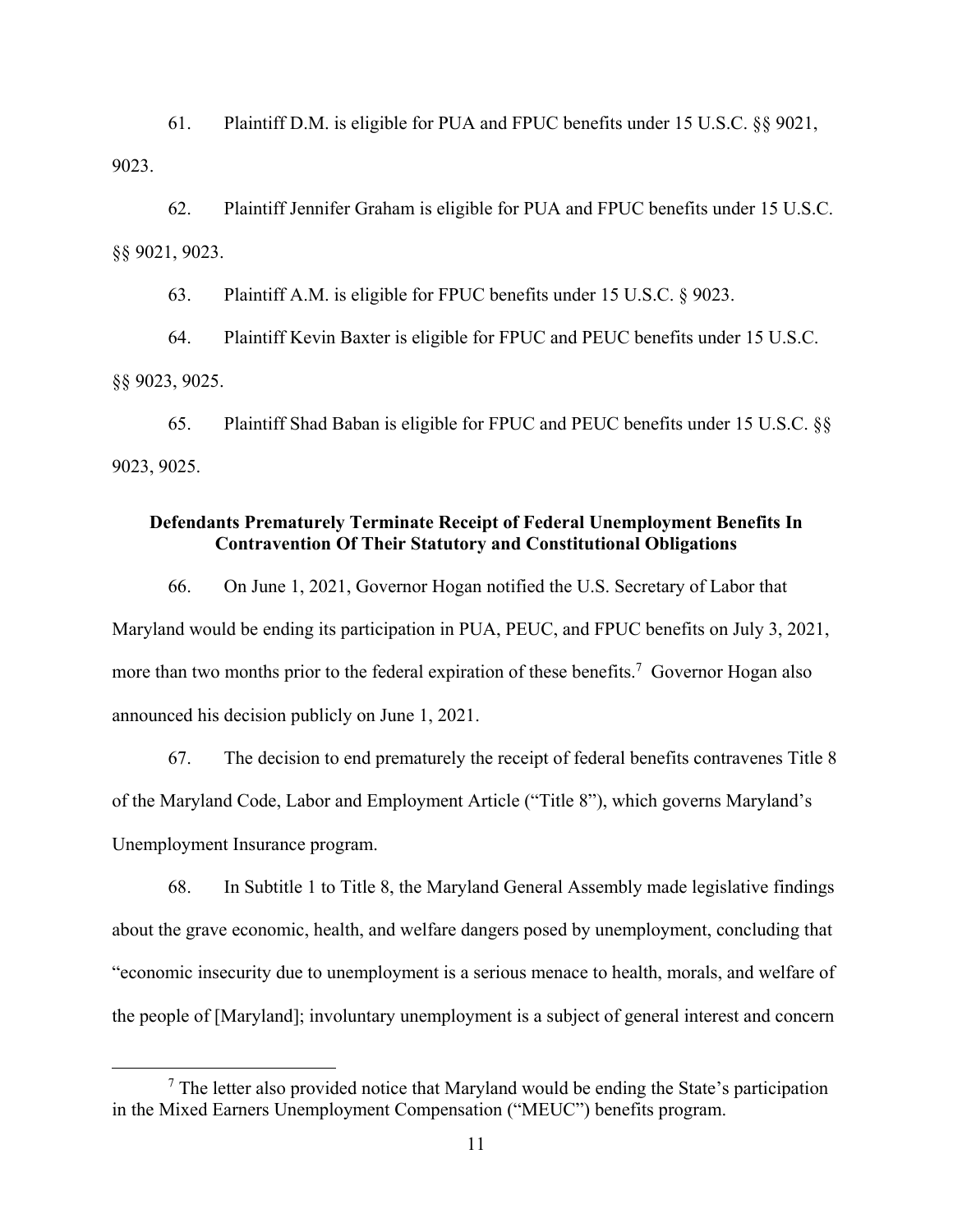that requires appropriate action by the General Assembly to prevent the spread of involuntary unemployment and to lighten its burden, which often falls with crushing force on the unemployed worker and the family of the unemployed worker; the achievement of security for society requires protection against involuntary unemployment, which is the greatest hazard of our economic lives; and security for society can be provided by encouraging employers to provide more stable employment and by the systematic accumulation of funds during periods of employment to provide benefits for periods of unemployment. . . ." Md. Code Ann., Lab. & Empl.  $§ 8-102(b)$ .

69. The Maryland General Assembly further articulated its clear policy conclusion that "the public good and the general welfare of the citizens of the State require the enactment of [Title 8], under the police powers of the State, for the compulsory setting aside of unemployment reserves to be used for the benefit of individuals unemployed through no fault of their own." Md. Code Ann., Lab. & Empl. § 8-102(c).

70. These factual findings and policy statements by the General Assembly guide the interpretation and application of the remainder of Title 8. Md. Code Ann., Lab. & Empl. § 8- 102(a).

71. The General Assembly assigned to the Maryland Secretary of Labor the duty to administer the Unemployment Insurance Fund, from which unemployment benefits are paid to eligible recipients. See Md. Code. Ann., Lab. & Empl. § 8-402.

72. In administering the Unemployment Insurance Fund as Title 8 requires her to do, Secretary Robinson is required to coordinate with federal agencies to further the public policy articulated by the General Assembly. Per Md. Code Ann., Lab. & Empl. § 8-310(a)(1),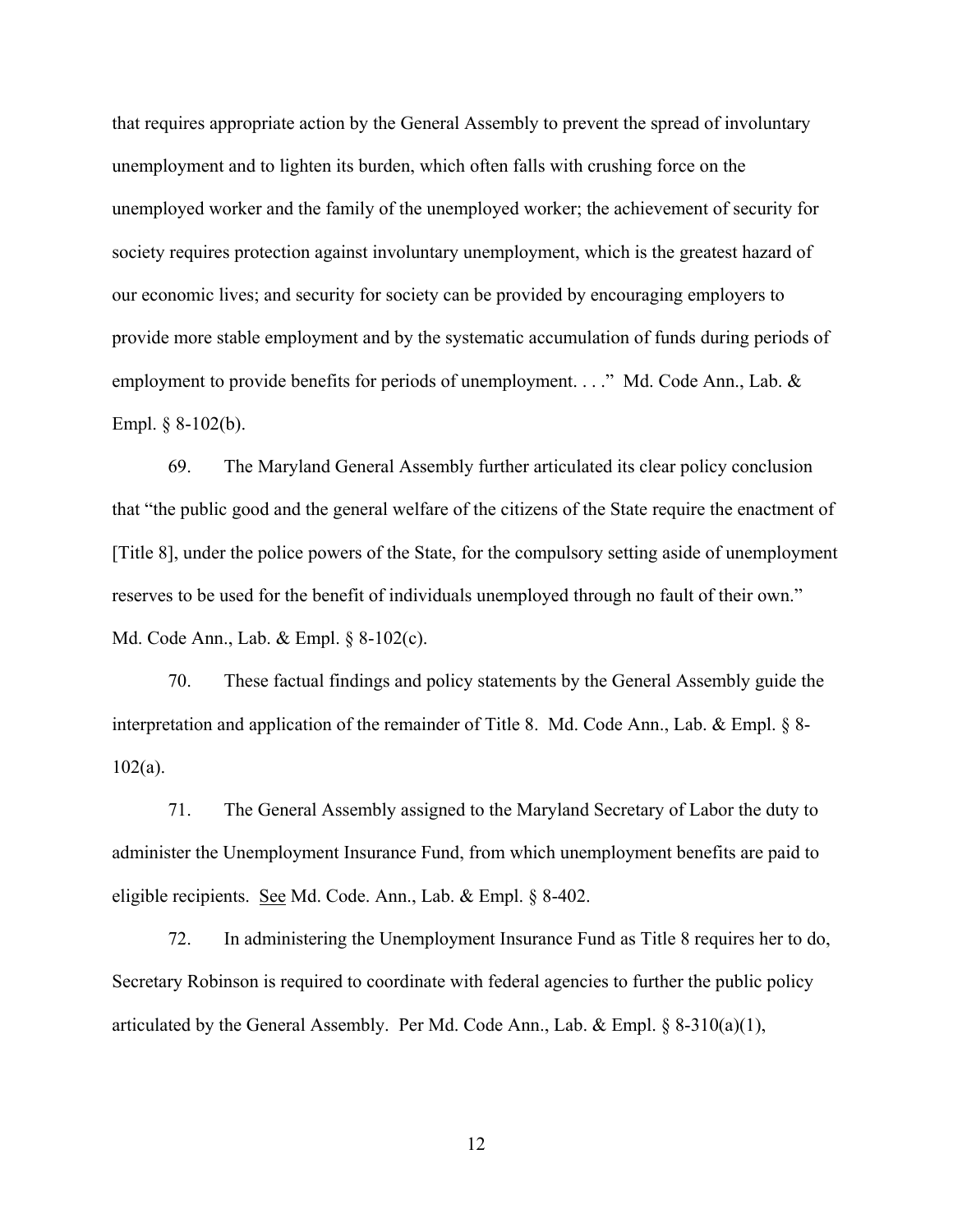Secretary Robinson is required to "cooperate with the United States Secretary of Labor *to the fullest extent that [Title 8] allows*." (emphasis added).

73. The Secretary's cooperation requires accepting federal UI funds. In setting forth the origin of the funds that are to make up the Unemployment Insurance Fund, Title 8 directs that "[t]he Unemployment Insurance Fund shall consist of: . . . (6) money received from the Federal Unemployment Account in the Unemployment Trust Fund in Accordance with Title XII of the Social Security Act; (7) money credited to the State Unemployment Trust Fund Account under § 903 of the Social Security Act; and (8) money received for the Fund from any other source." Md. Code. Ann., Lab. & Empl. § 8-403(a).

74. The "Unemployment Trust Fund" referenced in § 8-403(a) is governed by 42 U.S.C. § 1104, which funds PUA and PEUC benefits. This section also establishes the creation of a "separate book account," which is further described in 42 U.S.C. § 1105, the source of FPUC funding.<sup>8</sup>

75. Title 8 thus makes clear that Secretary Robinson has a statutorily-imposed duty to accept federal funds into the Maryland Unemployment Insurance Fund, including CARES Act funds.

76. In order to effectuate the remedial purpose of the statute, the Secretary's obligation to "cooperate with the U.S. Secretary of Labor *to the fullest extent that [Title 8] allows*" must be read as requiring the receipt of *all* federal UI funds made available to Marylanders by the federal government under 42 U.S.C. §§ 1101, 1104, and 1105. Rejecting

 <sup>8</sup> <sup>8</sup> The CARES Act Benefits are funded by federal unemployment programs established under 42 U.S.C. §§ 1101(a), 1104(a), and 1105(a). Specifically, PUA benefits, including FPUC and administration costs, are funded by 42 U.S.C. §§ 1104(a) and 1105(a). *See* 15 U.S.C. § 9021(g). PEUC benefits, including FPUC, are funded by 42 U.S.C. §§ 1104(a) and 1105(a), while PEUC administration costs are funded by 42 U.S.C. § 1101(a). *See* 15 U.S.C. § 9025(d).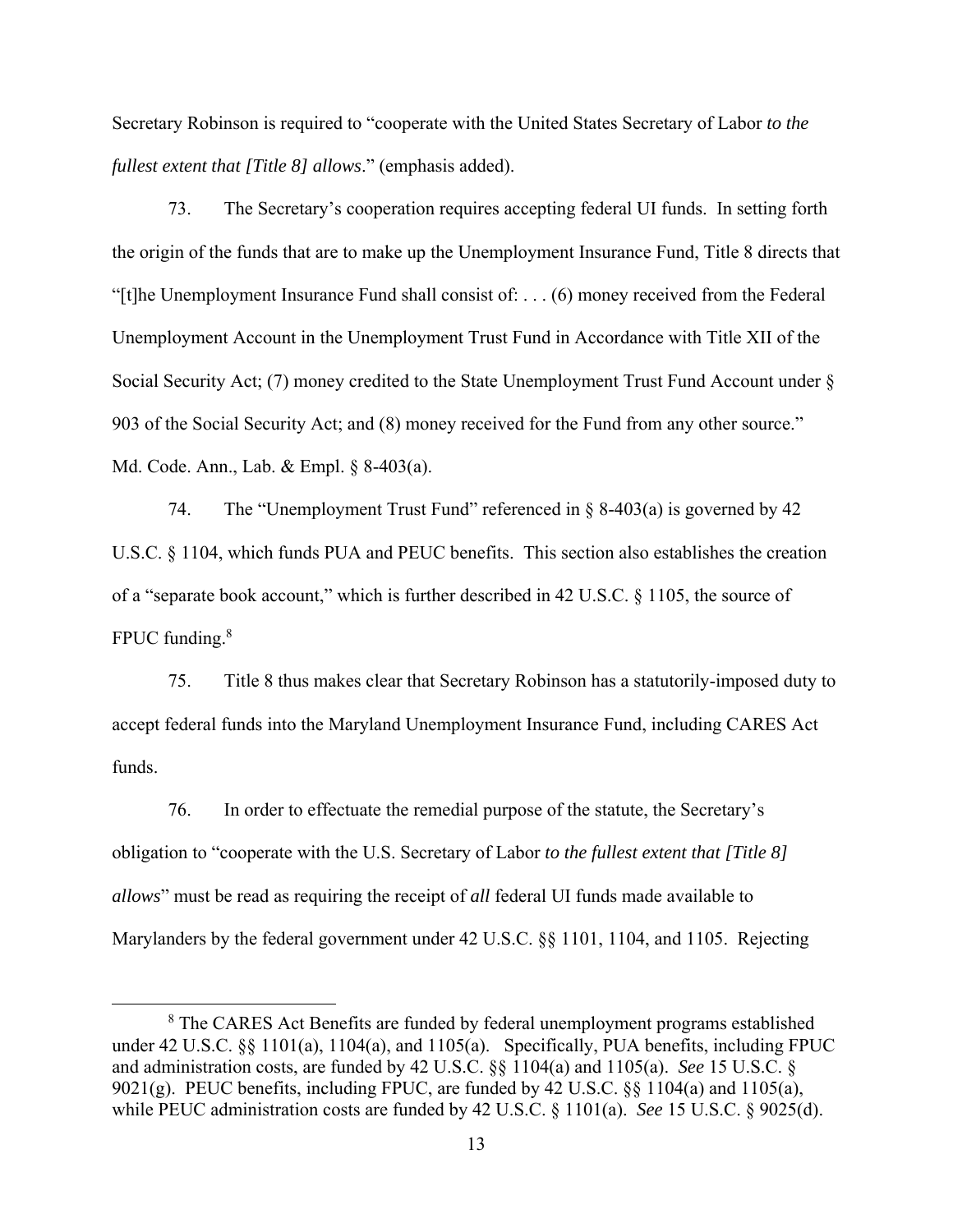available funds would constitute a lesser degree of cooperation than Title 8 allows. Thus, Title 8 requires the Secretary to accept federal funding administered pursuant to the CARES Act.

77. The Governor "shall take care that the Laws are faithfully executed." Md. Const. art. II, § 9. This Constitutional provision is meant to ensure that the Governor cannot contravene the statutory duties imposed upon his appointees or other elected officials.

78. By terminating Maryland's participation in PUA, PEUC, and FPUC benefits conferred under 42 U.S.C. §§ 1101, 1104, and 1105, Defendants are violating their statutory and constitutional duties to secure such benefits for hundreds of thousands of eligible individuals in the State, including Plaintiffs.

#### **The Devastating Impact of the Defendants' Unlawful Early Termination Decision**

79. If PUA, PEUC, and FPUC benefits are terminated early in Maryland, Plaintiffs D.A., D.M. Graham, A.M., Baxter, and Baban will be unable to cover basic living expenses including housing, utilities, food, transportation, and medical treatment. Some of these expenses, such as transportation, are necessary to obtaining and maintaining employment.

80. As of May 29, 2021, 304,013 Marylanders were receiving some form of unemployment benefits.<sup>9</sup>

81. If PUA, PEUC, and FPUC benefits are terminated early in Maryland:

a. 84.7% of all people currently receiving some form of UI (or 257,477 people) will be left with no unemployment assistance at all. This includes 178,090 PUA recipients and 79,387 PEUC recipients.

 $\frac{1}{9}$ <sup>9</sup> National Employment Law Project, 4.7 Million Workers Face Premature Cutoff of Pandemic Unemployment Programs (June 23, 2021), https://www.nelp.org/publication/4-7 million-workers-face-premature-cutoff-of-pandemic-unemployment-programs/, with report data available at https://s27147.pcdn.co/wp-content/uploads/6-22-21-CC-CutoffStatesDatawithBIPOC.pdf (reflecting data for week ending May 29, 2021).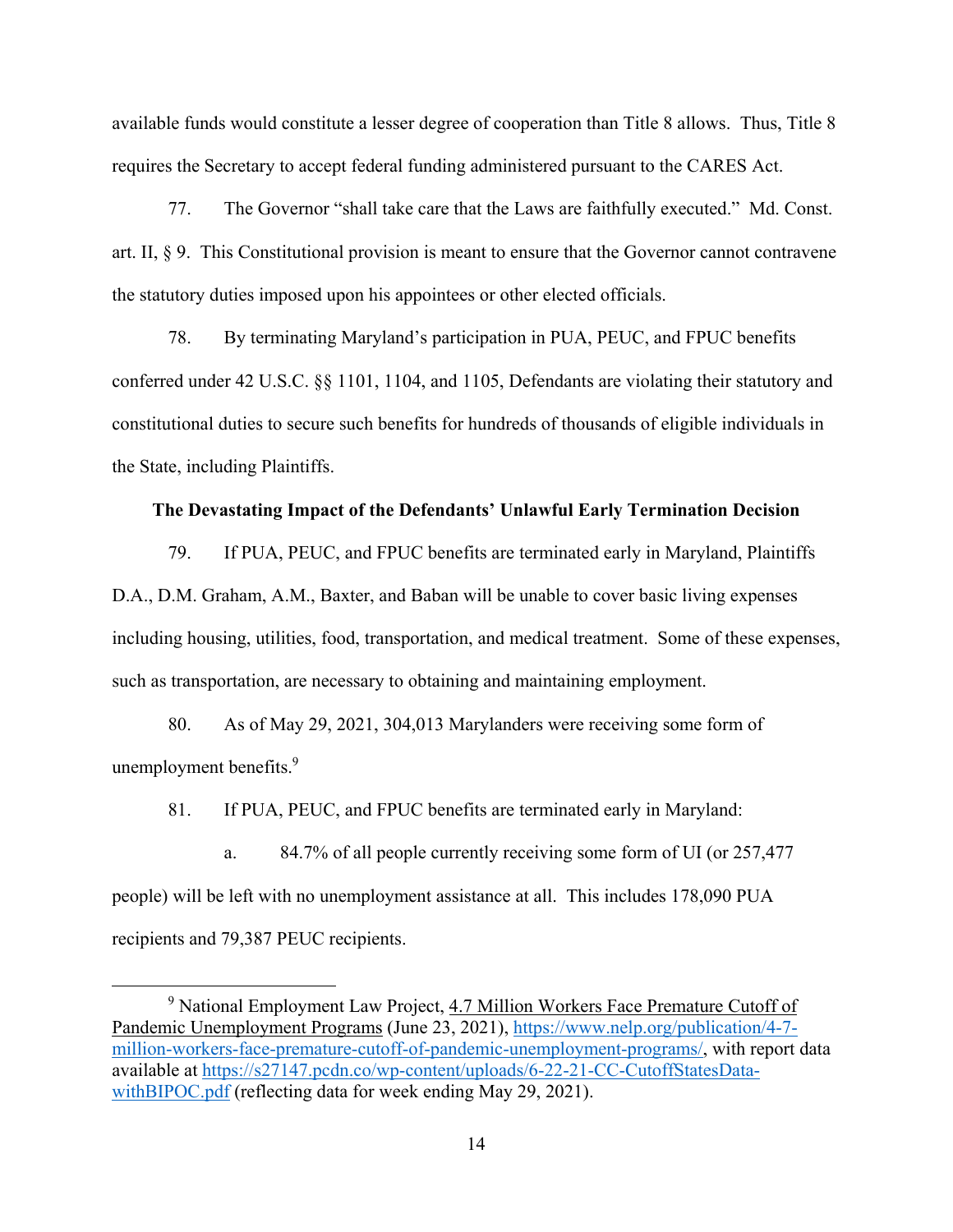b. 46,522 regular state UI recipients will have their weekly benefits cut by \$300 per week due to the cutoff of the FPUC supplement.

c. Black, indigenous, and other people of color, who make up 58.7% of UI recipients in Maryland, will be disproportionately impacted.10

d. The state economy will be deprived of \$1.9 billion in federal assistance that would otherwise help businesses reopen and create jobs. $<sup>11</sup>$ </sup>

e. Hundreds of thousands of Marylanders will be deprived of a life-

sustaining bridge to full-time employment.

f. Many Maryland families will lose their homes.

82. Contrary to Governor Hogan's rationale for terminating federal UI benefits early, studies<sup>12</sup> have found no evidence that current UI benefits have driven job losses or slowed rehiring during the past year.

 $10$  Id.

<sup>11</sup> Andrew Stettner, Fact Sheet: What's at Stake As States Cancel Federal Unemployment Benefits, The Century Foundation (May 13, 2021), https://tcf.org/content/commentary/fact-sheet-whats-stake-states-cancel-federal-unemploymentbenefits/.

 $12$  See, e.g., Alexander W. Bartik et. al., Measuring the labor market at the onset of the COVID-19 crisis, National Bureau of Economic Research, Working Paper Series (July 2020), http://www.nber.org/papers/w27613; Emily Stewart, America's cruel unemployment experiment: Cutting off unemployment insurance early is all politics, not economics, Vox (June 7, 2021, 10:34 am EDT), https://www.vox.com/policy-and-politics/2021/6/3/22465160/statesending-unemployment-labor-shortage-texas; Josh Bivens & Heidi Shierholz, Restaurant labor shortages show little sign of going economywide: Policymakers must not rein in stimulus or unemployment benefits, Economic Policy Institute (May 11, 2021, 4:10 pm), https://www.epi.org/blog/restaurant-labor-shortages-show-little-sign-of-going-economywidepolicymakers-must-not-rein-in-stimulus-or-unemployment-benefits/.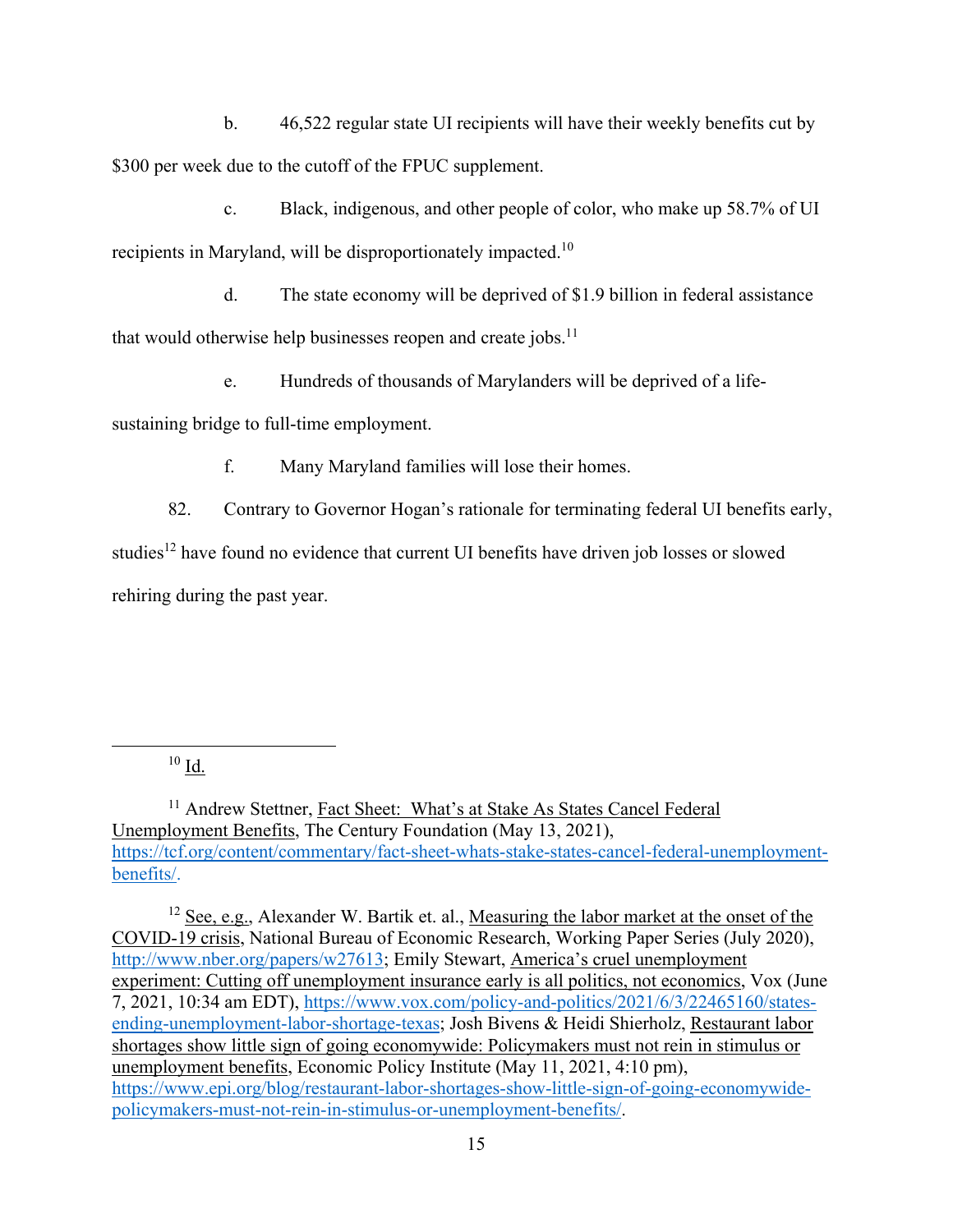#### **CAUSES OF ACTION**

## **Count I – Declaratory Judgment – Title 8 of the Maryland Labor & Employment Article**

83. Plaintiffs reallege and incorporate paragraphs 1 through 82.

84. There exists an actual controversy of a justiciable issue between Plaintiffs and Defendants within the meaning of the Maryland Uniform Declaratory Judgment Act, Md. Cts. & Jud. Proc. Code  $\S 3-409(a)(1)$ . Specifically, the justiciable issue is whether, under Title 8 of the Maryland Code on Labor and Unemployment and the Maryland Constitution, Defendants are required to secure all possible federal pandemic UI benefits available to unemployed Marylanders conferred under 42 U.S.C. §§ 1101, 1104, and 1105.

85. Plaintiffs and Defendants hold antagonistic claims that can only be resolved by a declaratory judgment.

86. A declaratory judgment by this Court will terminate this controversy and will establish Plaintiffs' and Defendants' uncertain legal rights with regard to early termination of the federal CARES Act UI benefits.

WHEREFORE, Plaintiffs request that the Court enter a declaratory judgment: (i) finding and declaring that Defendants' early termination of federal pandemic UI benefits is invalid and of no force or effect because it violates Md. Code Ann., Lab. & Empl. § 8-101 *et seq*. and the Constitution of the State of Maryland; (ii) finding and declaring that Plaintiffs are entitled to federal pandemic UI benefits through September 6, 2021; (iii) awarding costs, as provided by law; and (iv) granting Plaintiffs such further relief as the Court deems just and appropriate.

## **Count II – Declaratory Judgment – Article 24 of the Maryland Declaration of Rights**

87. Plaintiffs reallege and incorporate paragraphs 1 through 86.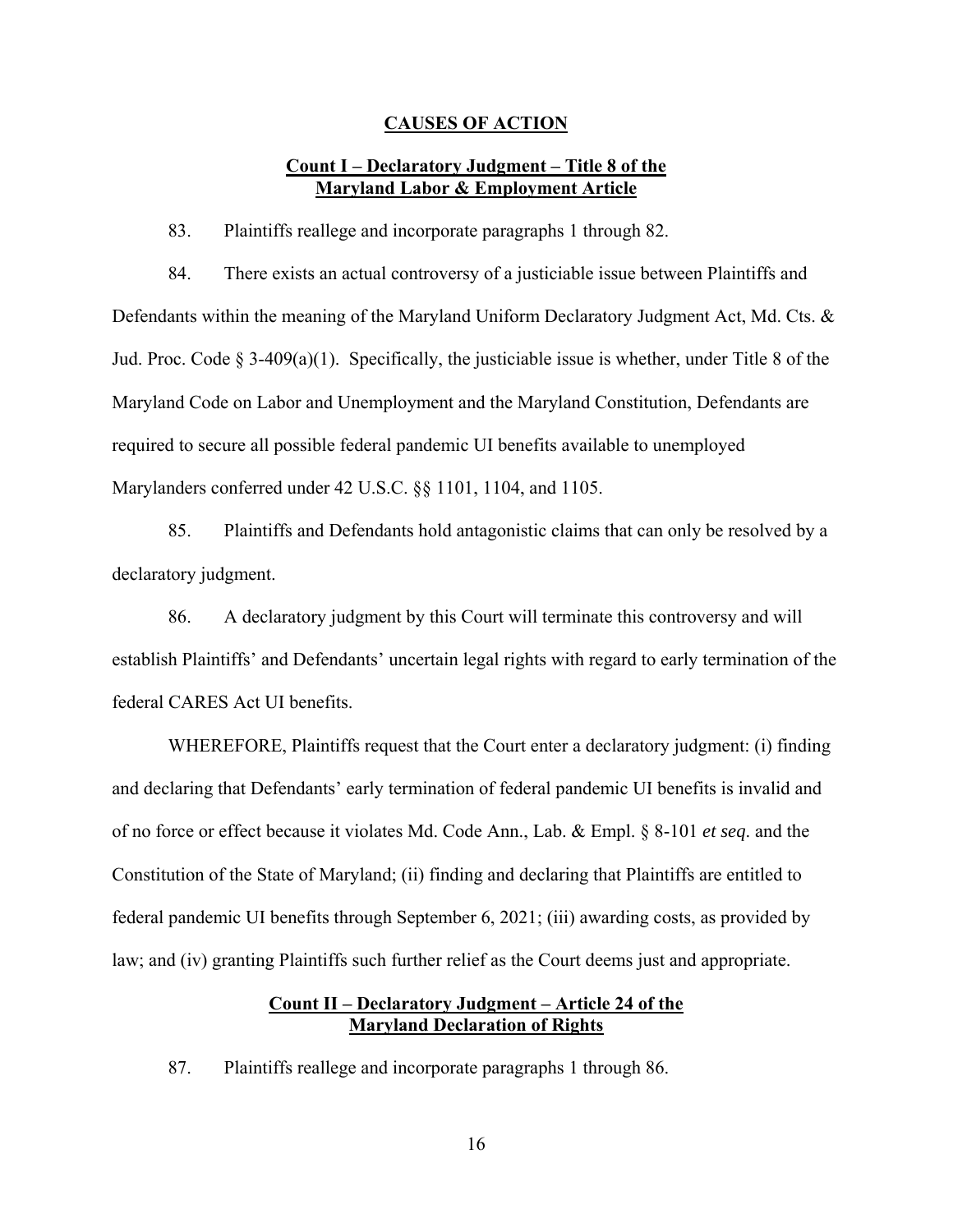88. There exists an actual controversy of a justiciable issue between Plaintiffs and Defendants within the meaning of the Maryland Uniform Declaratory Judgment Act, Md. Cts. & Jud. Proc. Code  $\S$  3-409(a)(1). Specifically, the justiciable issue is whether Defendants have violated Article 24 of the Maryland Declaration of Rights by eliminating all unemployment assistance for 85% of the Marylanders who currently receive any type of UI benefits, where those 85% are receiving only the federally-funded CARES Act benefits. Rejecting aid for 85% of Marylanders eligible for UI benefits, while permitting benefits to continue to flow to the remaining 15%, has no rational basis and is therefore unconstitutional.

89. Plaintiffs and Defendants hold antagonistic claims that can only be resolved by a declaratory judgment.

90. A declaratory judgment by this Court will terminate this controversy and will establish Plaintiffs' and Defendants' uncertain legal rights with regard to early termination of the federal CARES Act UI benefits.

WHEREFORE, Plaintiffs request that the Court enter a declaratory judgment: (i) finding and declaring that Defendants' termination of all UI benefits for 85% of all UI recipients is a violation of Plaintiffs' rights under Article 24 of the Maryland Declaration of Rights; (ii) finding and declaring that Plaintiffs are entitled to federal pandemic UI benefits through September 6, 2021; (iii) awarding costs, as provided by law; and (iv) granting Plaintiffs such further relief as the Court deems just and appropriate.

#### **Count III – Injunctive Relief**

91. Plaintiffs reallege and incorporate paragraphs 1 through 90.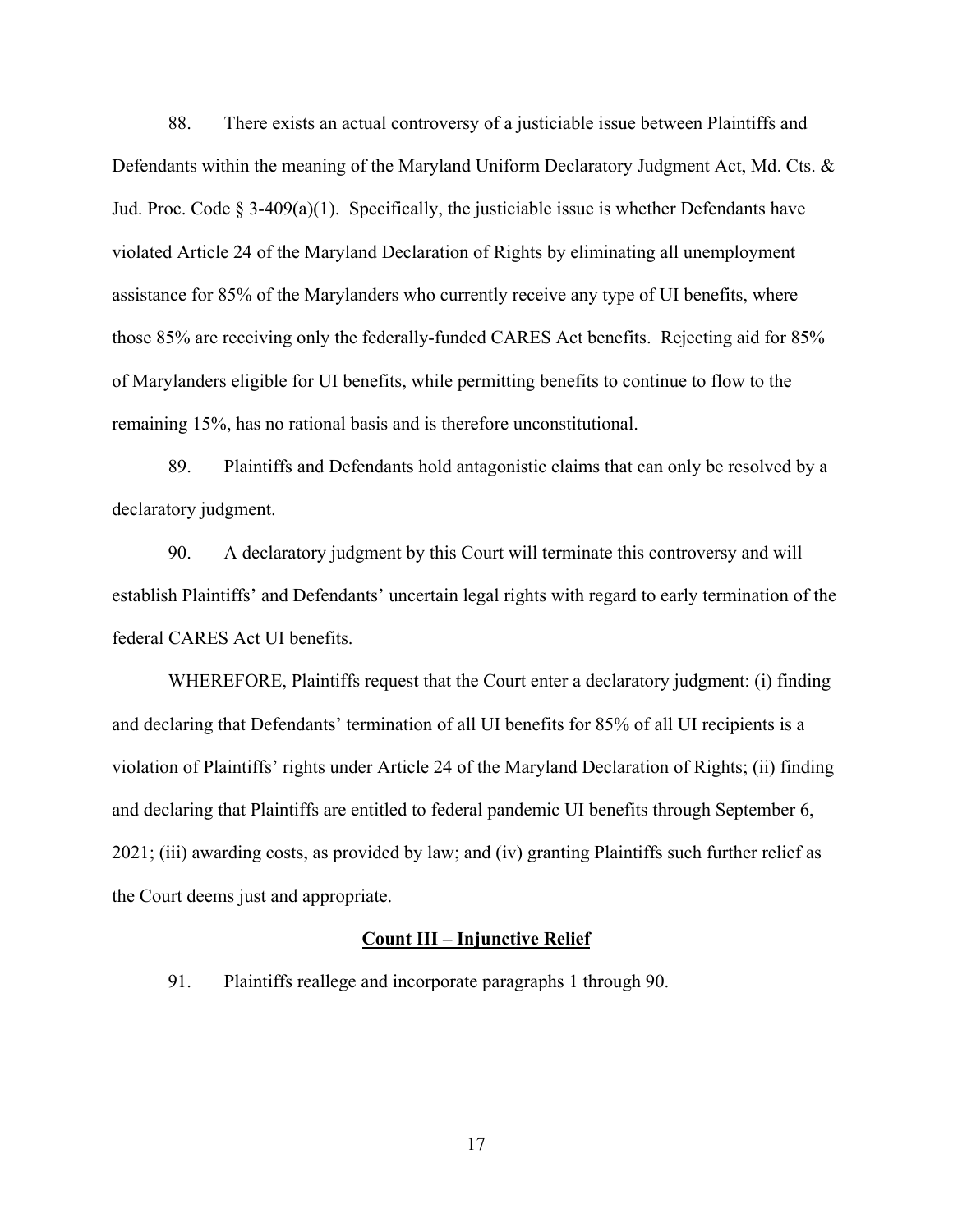92. The actions of Defendants demonstrate their intention to terminate federal UI benefits conferred under the CARES Act on July 3, 2021, more than two months prior to the September 6, 2021 expiration of those benefits.

93. Should Defendants succeed in terminating these benefits more than two months early, Plaintiffs will suffer immediate, substantial, and irreparable harms for which they have no adequate remedy at law. These harms, including, *inter alia*, a loss of housing or medical care and the inability to access food and transportation, constitute irreparable harm pending resolution of this action and are not adequately compensable by an award of damages.

94. Nor can delayed payment of benefits now due as a result of the ultimate conclusion of this controversy on the merits adequately compensate for the immediate and dire consequences the Plaintiffs face.

95. Plaintiffs are likely to succeed on the merits.

96. The balance of harms favors Plaintiffs. Continuing payment of federal pandemic UI benefits to Marylanders until September 6 maintains the status quo. These funds have already been appropriated by Congress and are available in the Unemployment Trust Fund to be received by eligible Marylanders. 15 U.S.C. § 9021(g)(1)(B); 15 U.S.C. § 9023(d)(3); 15 U.S.C.  $\S 9025(d)(1)(B)$ . Continuing to allow access to these benefits "favors the status quo as they have been available in their current form since December 27, 2020, or roughly 6 months."<sup>13</sup> The State's costs to administer the CARES Act Benefits are covered by CARES Act Funding. 15 U.S.C. §§  $9021(g)$ ,  $9023(d)$ ,  $9025(a)(4)(A)$ . Therefore, the State is neither harmed nor

<sup>&</sup>lt;sup>13</sup> See T.L. v. Holcomb, Marion Superior Court, Cause No.: 49D11-2106-PL-020140, Mem. Op. (June 25, 2021).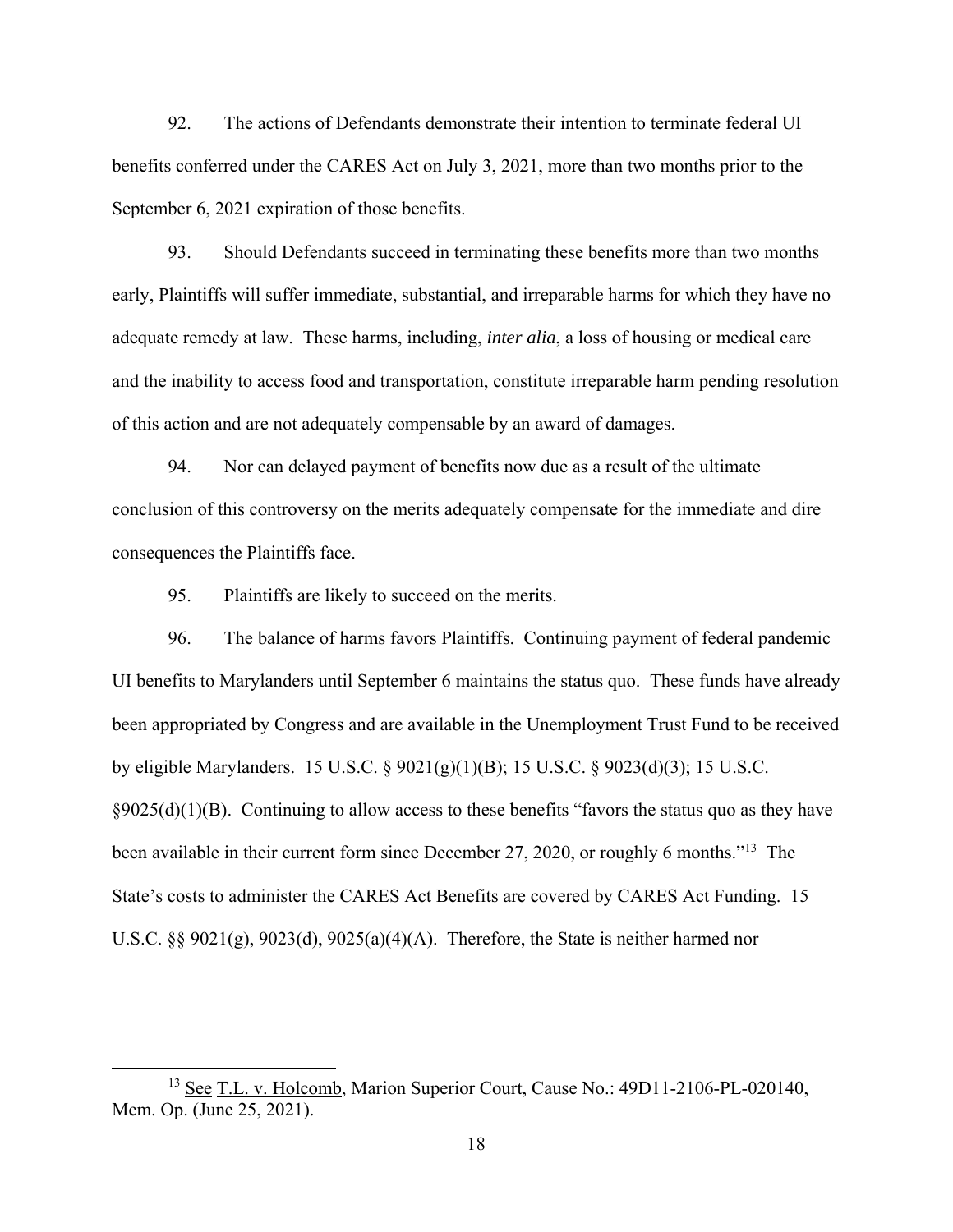inconvenienced by continued distribution of CARES Act benefits until September. The harm to Plaintiffs created by the loss of benefits far outweighs any inconvenience to the state.

97. Enjoining the State from terminating federally-funded UI benefits needed by eligible Marylanders like Plaintiffs is not contrary to the public interest.

WHEREFORE, Plaintiffs request that the Court:

(1) enter a temporary restraining order and preliminary injunction:

- (a) Requiring Governor Hogan to rescind his letter of June 1, 2021, providing notice of the State's termination of its participation in PUA, PEUC, and FPUC benefits;
- (b) Enjoining Governor Hogan and Secretary Robinson, their officers, employees, and agents, all persons acting in concert or participation with any Defendant, or under any Defendant's supervision, direction, or control, from withdrawing the State of Maryland from unemployment benefits offered through the CARES Act;
- (c) Ordering Governor Hogan and Secretary Robinson, on behalf of the State of Maryland, to immediately notify the U.S. Department of Labor of the State's continued participation in the CARES Act programs for the duration of those programs.

(2) enter a Permanent Injunction that enjoins Defendants from terminating the federal pandemic UI benefits before September 6, 2021.